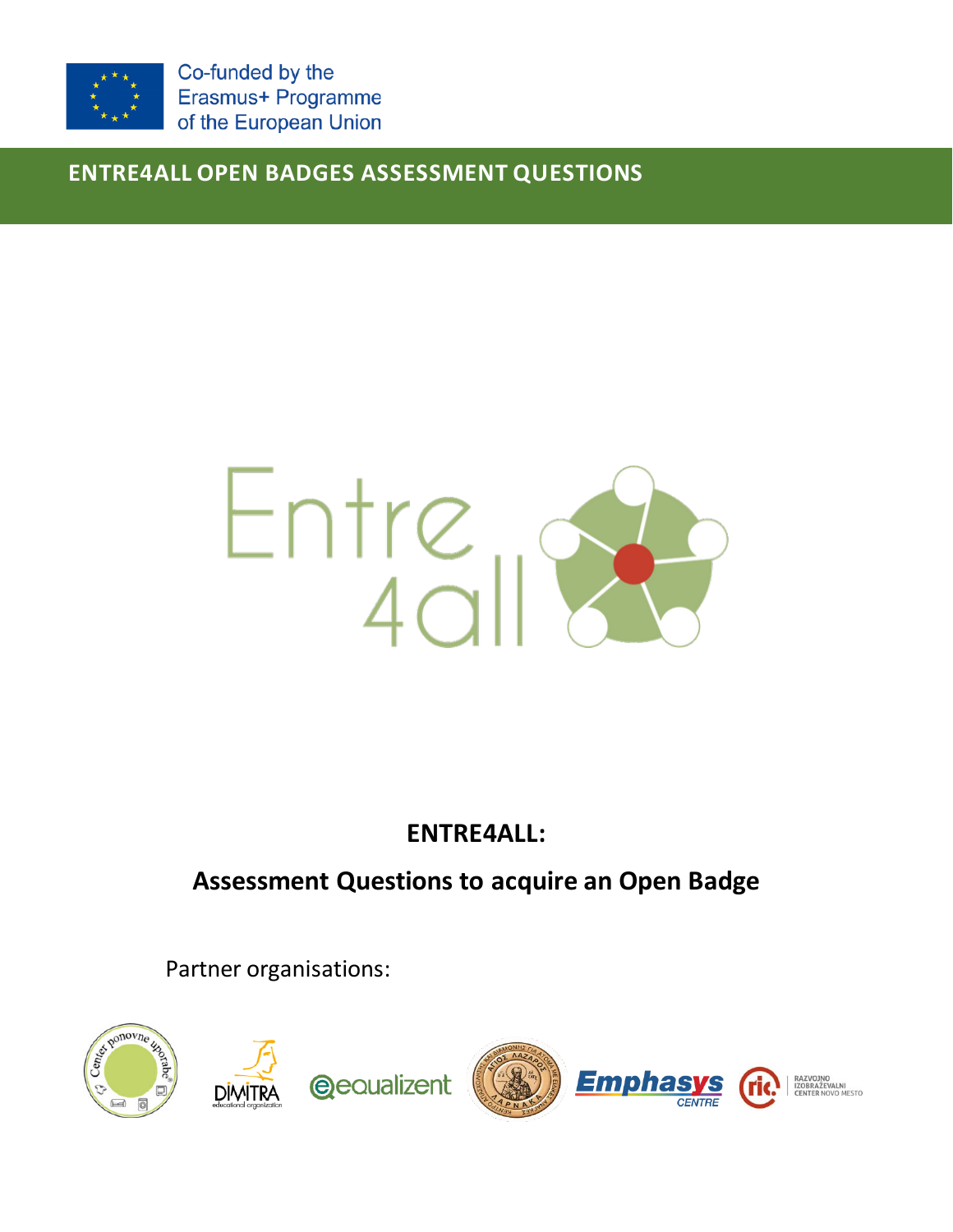# **INFORMATION ABOUT OUTPUT**

#### **OUTPUT:**

IO3 ENTRE4ALL WEB PORTAL/APP FOR COMMUNITY CENTRES: THE OPEN BADGES ECO-SYSTEM

### **ACTIVITY:**

IO3-A2: DESIGN THE ECO-SYSTEM FOR THE IMPLEMENTATION AND OF THE OPEN BADGES

# **PROJECT INFORMATION**

#### **PROJECT:**

ENTRE4ALL

#### **PROJECT TITLE:**

ENTRE4ALL COMMUNITY SUPPORT CENTRES: AN INNOVATIVE OUTREACH PROGRAMME TO EQUIP ADULTS WITH DISABILITIES WITH KEY COMPETENCES (SOCIAL, ENTREPRENEURIAL AND DIGITAL)

#### **ACRONYM:**

ENTRE4ALL

### **PROJECT NO.:**

2019-1-S101-KA204-060426

#### **PROJECT COORDINATOR:**

CENTER PONOVNE UPORABE (CPU), Slovenia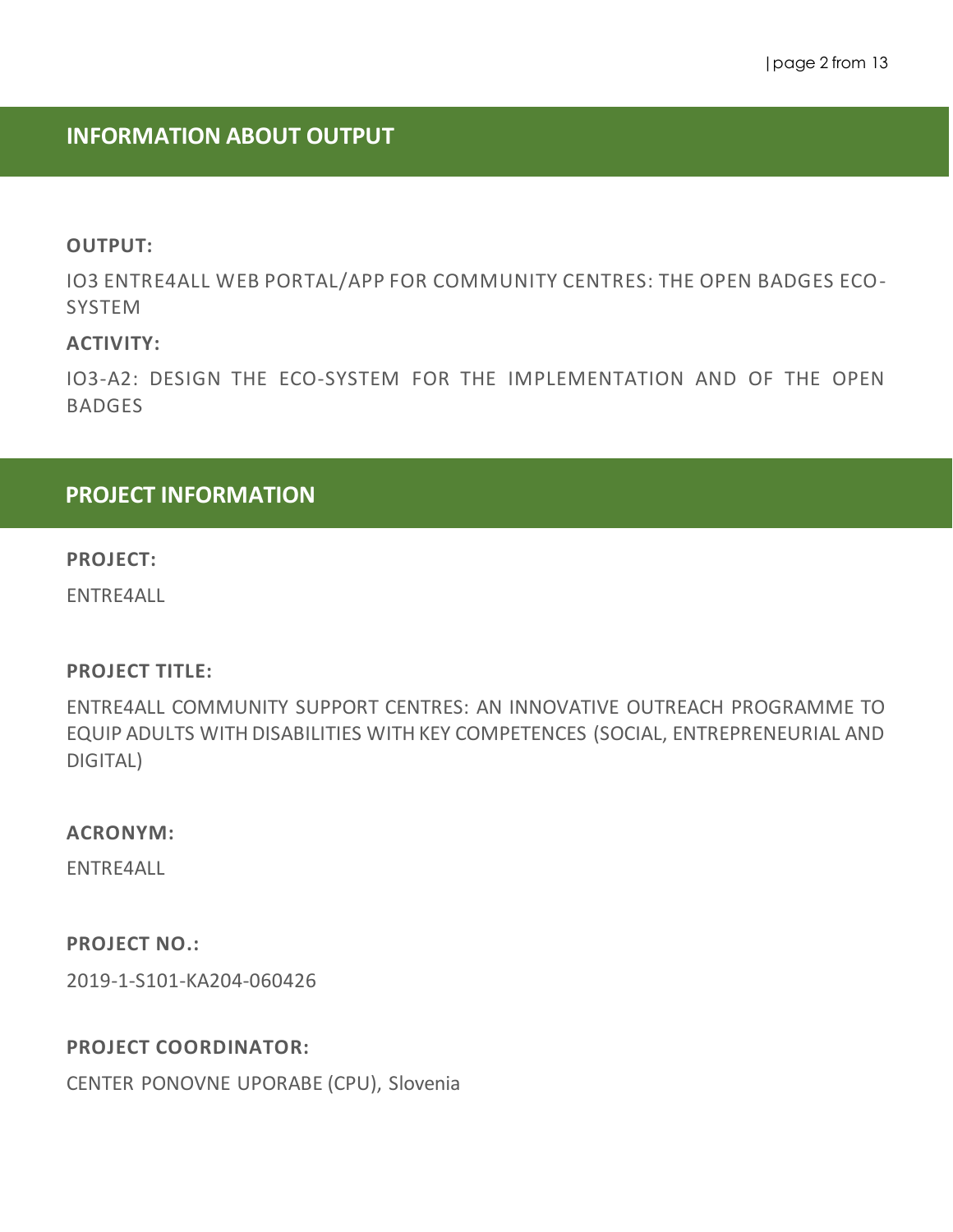# **TABLE OF CONTENT**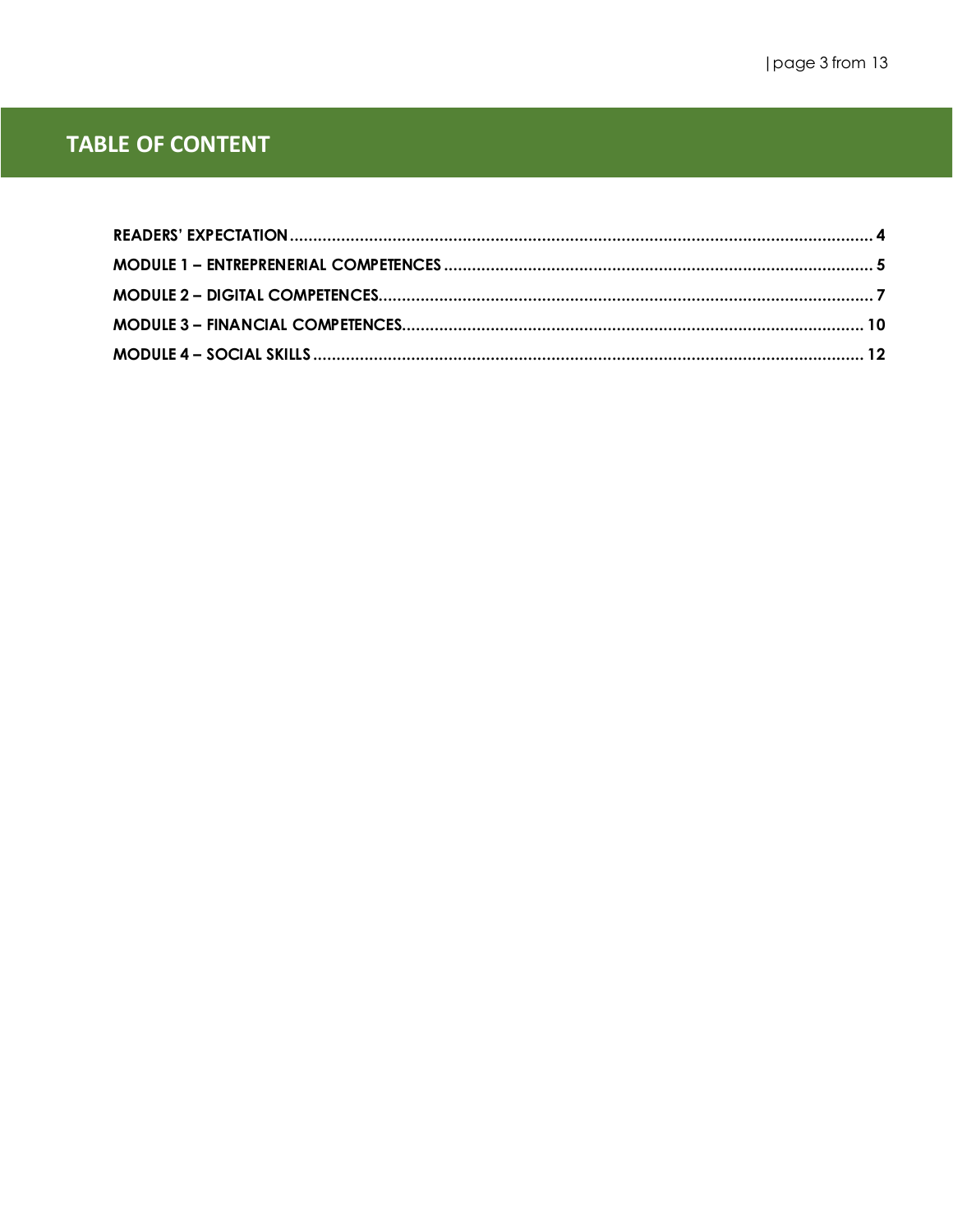# **READERS' EXPECTATION**

This document will provide the asssemment methodology to be used thus for the participants of the ENTRE4ALL training programme to be awarded with Open Badges. Specifically, it will desribe the questions and tasks that need to be accomplished so to acquire an Open Badge on each module and the assessment level of the trainees. The open badges along with the assessment methodology will be then integrated in the e-learning platform.

Each of the following modules will include 10 questions of a different type adddressed to the trainees and in relevance with the module content:

- 1. Module 1 Entrepreneurial Competences
- 2. Module 2 Digital Competences
- 3. Module 3 Financial Competenves
- 4. Module 4 Social Skills

The types of questions include:

- True/False or Yes/No
- Multiple Choice
- Picture Selection

The trainees will acquire an open badge based on their correct answers. The levels can be found below:

- Bronze 1 (50-59% correct answers of the total number of questions)
- Silver 2 (60-69% correct answers of the total number of questions)
- Gold 3 (70-100% correct answers of the total number of questions)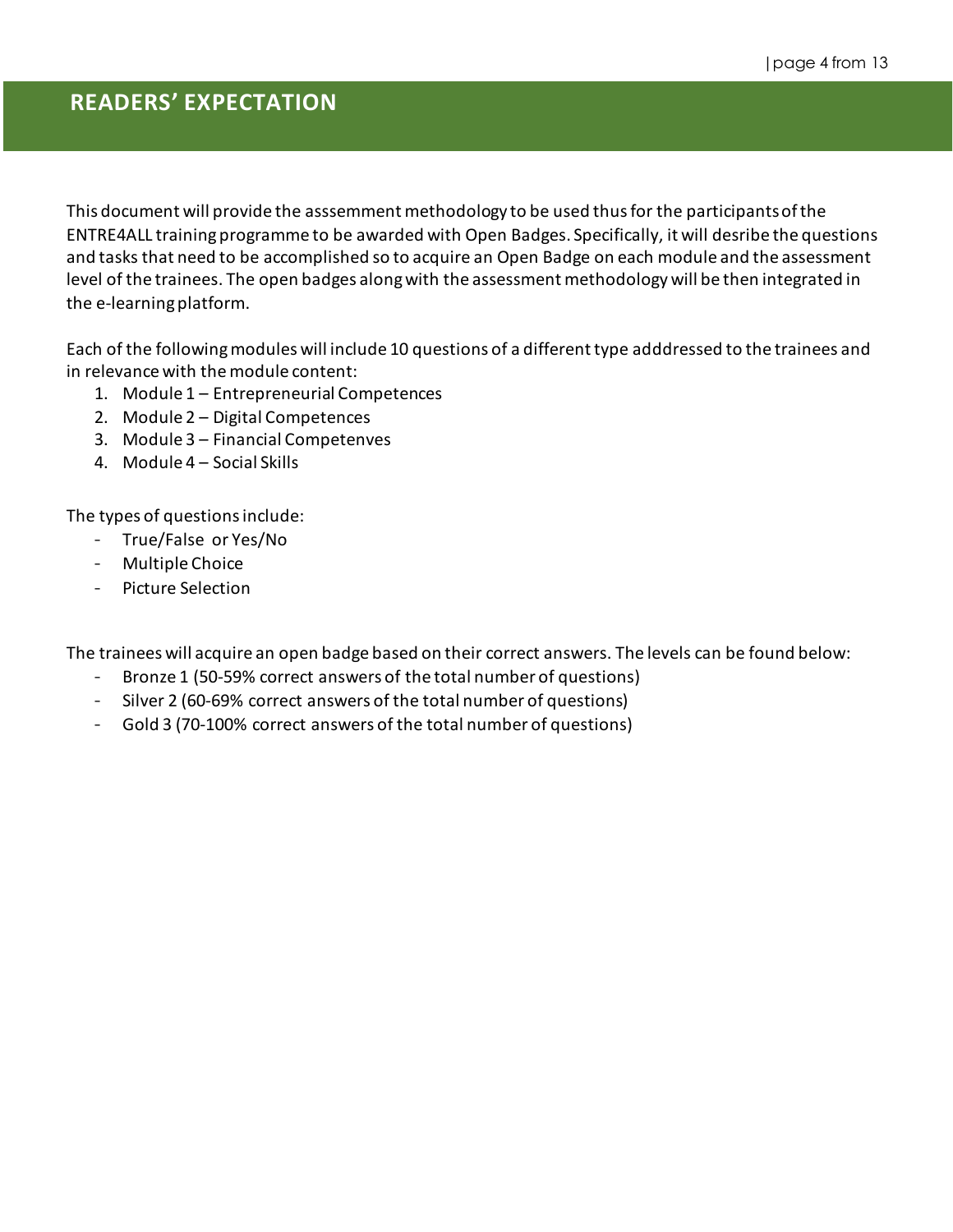*Please complete this section with 10 related questions based on the content of the module and the competences to acquire for assessment purposes.*

|page 5 from 13

- 1. Social entrepreneurship is about making a lot of profit.
	- A. Yes
	- **B. No**
- 2. The social economy is important because:
	- **A. It creates jobs for vulnerable groups**
	- B. It cares for abandoned animals
	- C. It employs rich people
	- D. It is engaged in the automotive industry
- 3. Social entrepreneurship is all about recognizing the social problems and achieving a social change by employing entrepreneurial principles.
	- **A. Yes**
	- B. No
- 4. Managment is is the administration of an organization, whether it is a business, a not-for-profit organization, or government body.
	- **A. Yes**
	- B. No
- 5. Choose the qualities of a good leader:
	- **A. Sense of fellow human beings**
	- B. Very loud person
	- **C. Ability to learn fast**
	- D. She/He doesn't care about their employees
- 6. The HR department takes care of the organization's most valuable asset;

\_\_\_\_\_\_**Employees**\_\_\_\_\_\_\_\_\_\_\_\_\_\_\_\_\_\_\_\_\_\_\_\_\_\_\_\_\_\_\_\_\_\_\_\_\_\_\_\_\_\_\_\_\_\_\_\_\_\_\_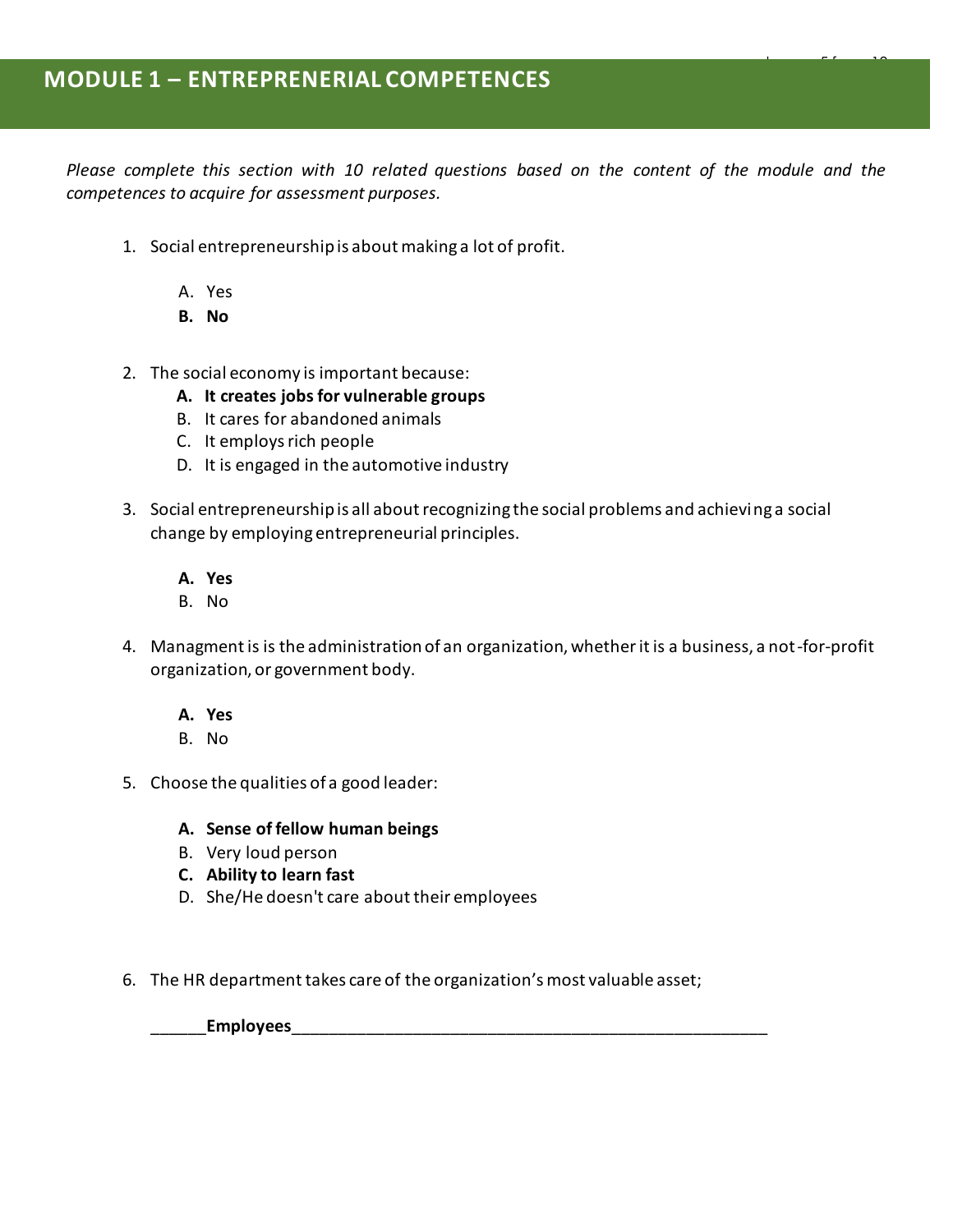- 7. Team work is very important:
	- **A. Yes**
	- B. No
- 8. Which applications are among social media:
	- **A. Tik – Tok**
	- **B. Instagram**
	- C. Gmail
	- D. Google
- 9. What do 4Ps mean in marketing?

#### **A. Promotion, Product, Place, Price**

- B. Palace, Park, Place, Price
- C. Princess, Product, Park, Price
- D. Promotion, Power, Product, Price
- 10. Creativity is the ability to create something unique.
	- A. **Yes**
	- B. No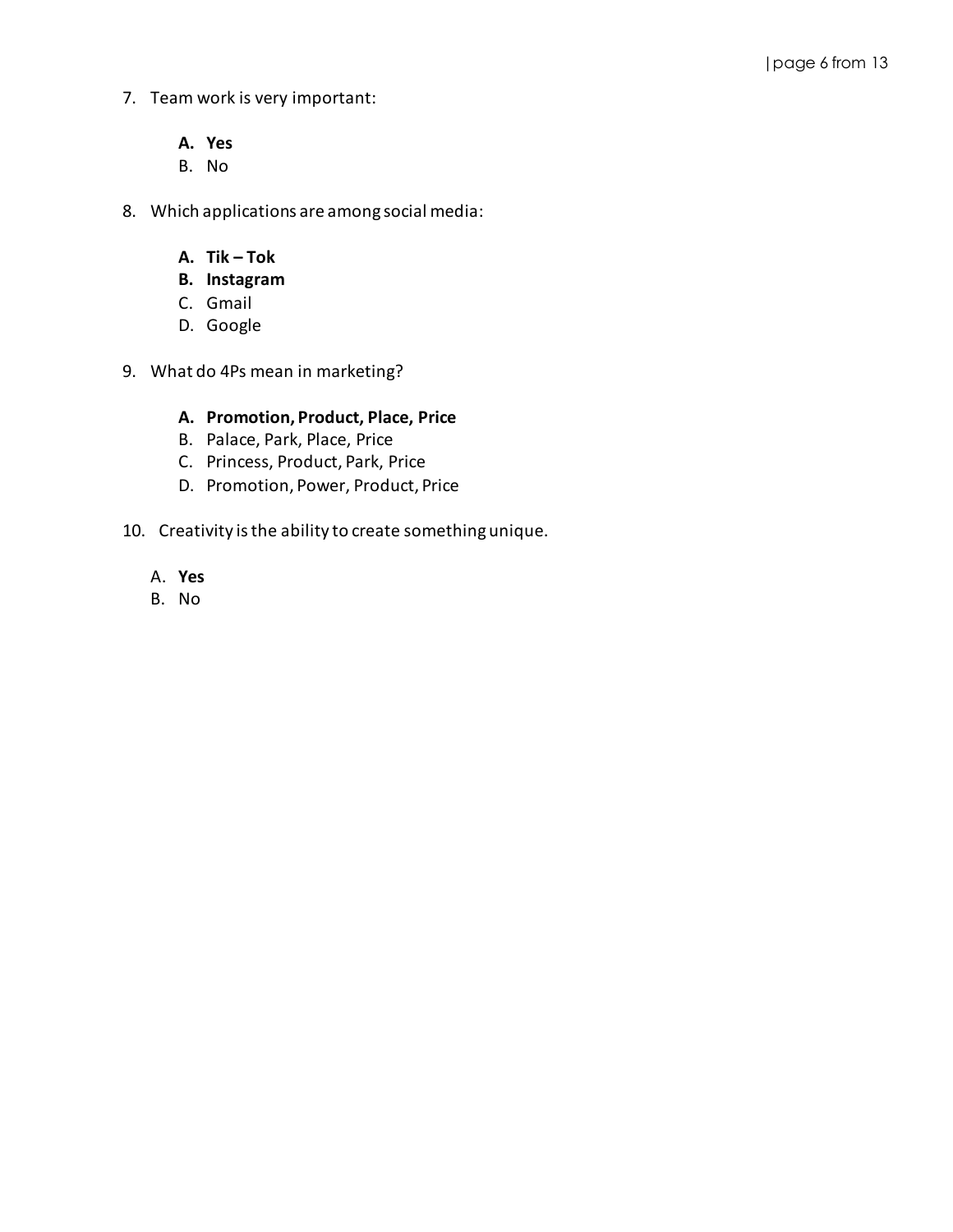# **MODULE 2 – DIGITAL COMPETENCES**

#### 1. **What are the three most common uses of ICT Technology?**

- **A. Business, Education, Healthcare**
- B. Playing games
- C. Learning to play an instrument

#### 2. **What is Data Integrity? (choose the correct term)**

#### **A. A non-compromised data**

B. Protection of data.

#### 3. **Is the following statement true or false?**

*To ensure data integrity one must Perform Risk-Based Validation, Select Appropriate System and Service Providers.* 

- A. **True**
- B. False

#### 4. **Which is not a common a way of organizing data?**

- **A.** Chronological Patterns
- **B. Colour codes**
- C. Sequential Patterns
- D. Spatial Patterns

#### 5. **Choose the correct term:**

#### **Etiquette are rules of \_\_\_\_\_\_\_\_\_\_\_\_\_\_\_on social sites.**

- A. **conduct**
- B. writing
- C. exposing
- D. drawing

#### 6. **Is this statement true or false?**

*Rules of Netiquette teach us to say what we want regardless of where we are or who we talk to.*

- A. True
- B. **False**

#### 7. **Choose the correct term to fill the blank:**

**Web pages are \_\_\_\_\_\_\_\_\_\_\_\_\_\_\_ which can be displayed in a web browser.**

- **A. Documents**
- B. Collection of Web pages

#### 8. Choose the correct term to fill the blank:

**Website is a \_\_\_\_\_\_\_\_\_\_\_\_\_\_\_.**

**A. Collection of web pages**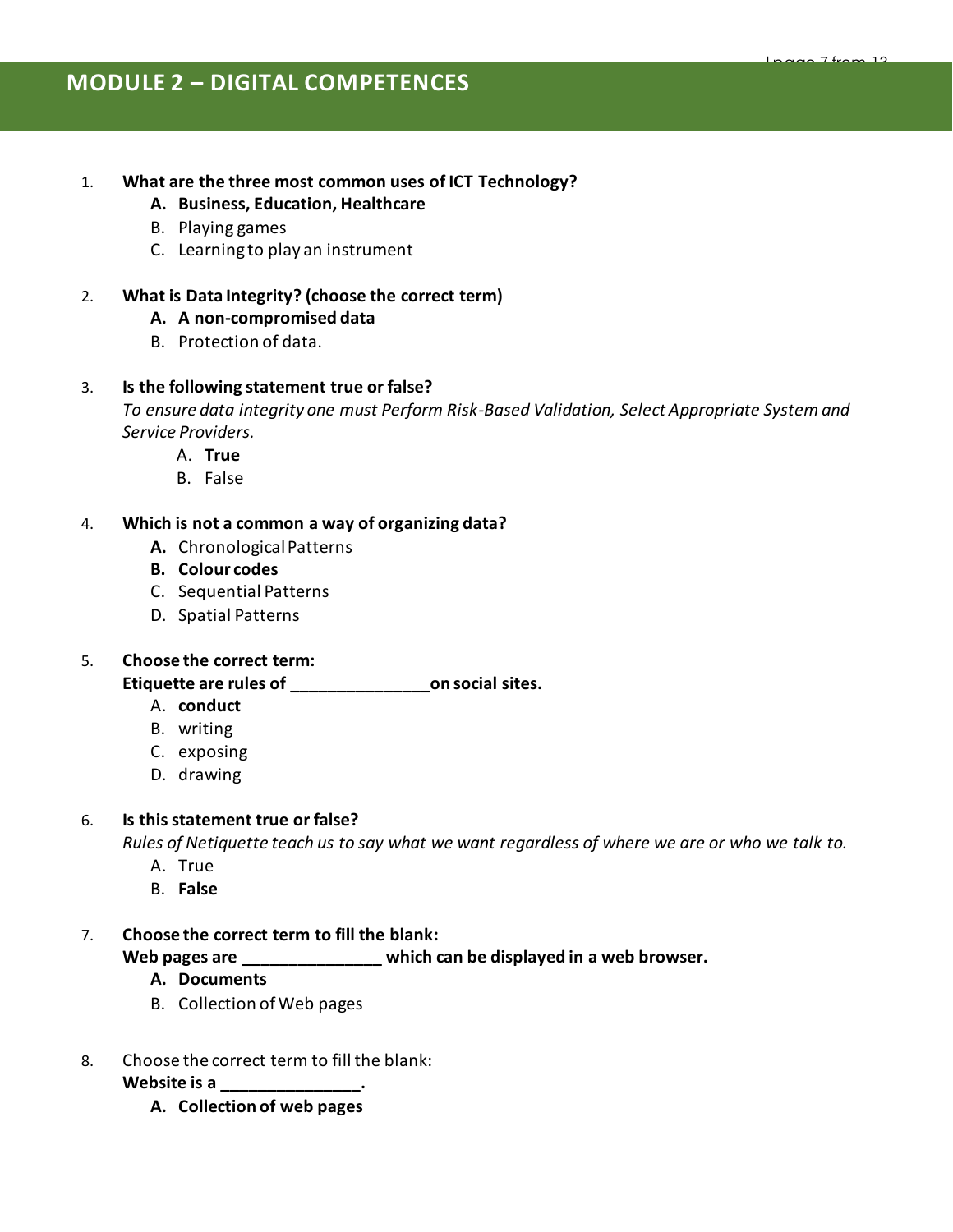B. Document

#### 9. **List at least 5 parts of a web page. Place the correct word next to a number.**



- 2. Header
- 3. Menu
- 4. Body
- 5. Highlighted content,
- 6. CTA (Call to action)
- 7. Sidebar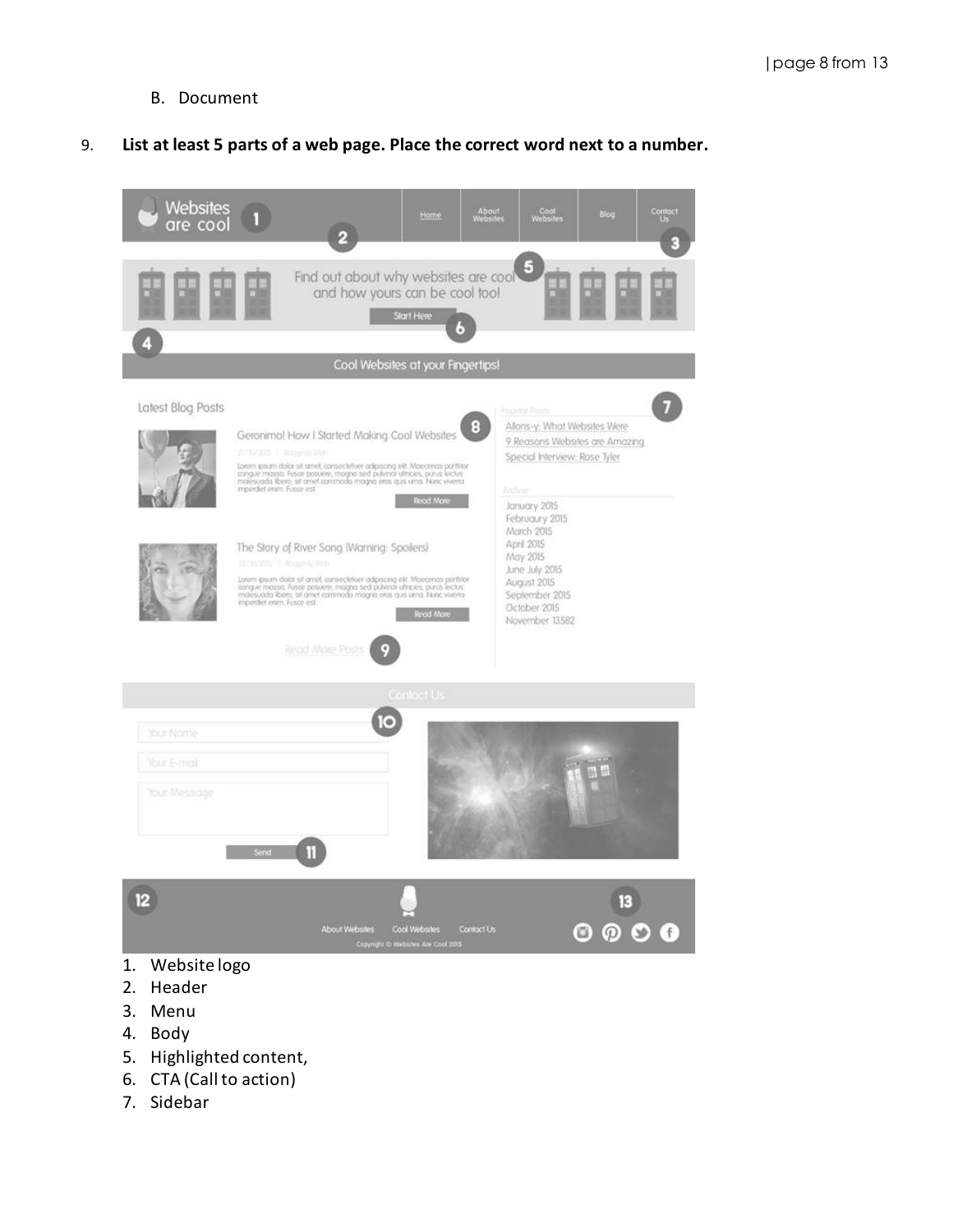- 8. Post and feed content
- 9. Internal links
- 10. Forms
- 11. Buttons
- 12. Footer
- 13. Social links

10. **What are the elements of a visual identity?** (multiple answers)

- **A. Logo**
- **B. Colors**
- C. Web site
- **D. Typography**
- E. Contact
- **F. Photography**
- G. Address

### 11. **Is this statement true or false?**

*SEO stands for Search Engine Optimization, it is a process of making web pages attractive to search engines and to get your pages a top listing for critical key terms.*

- **A. True**
- B. False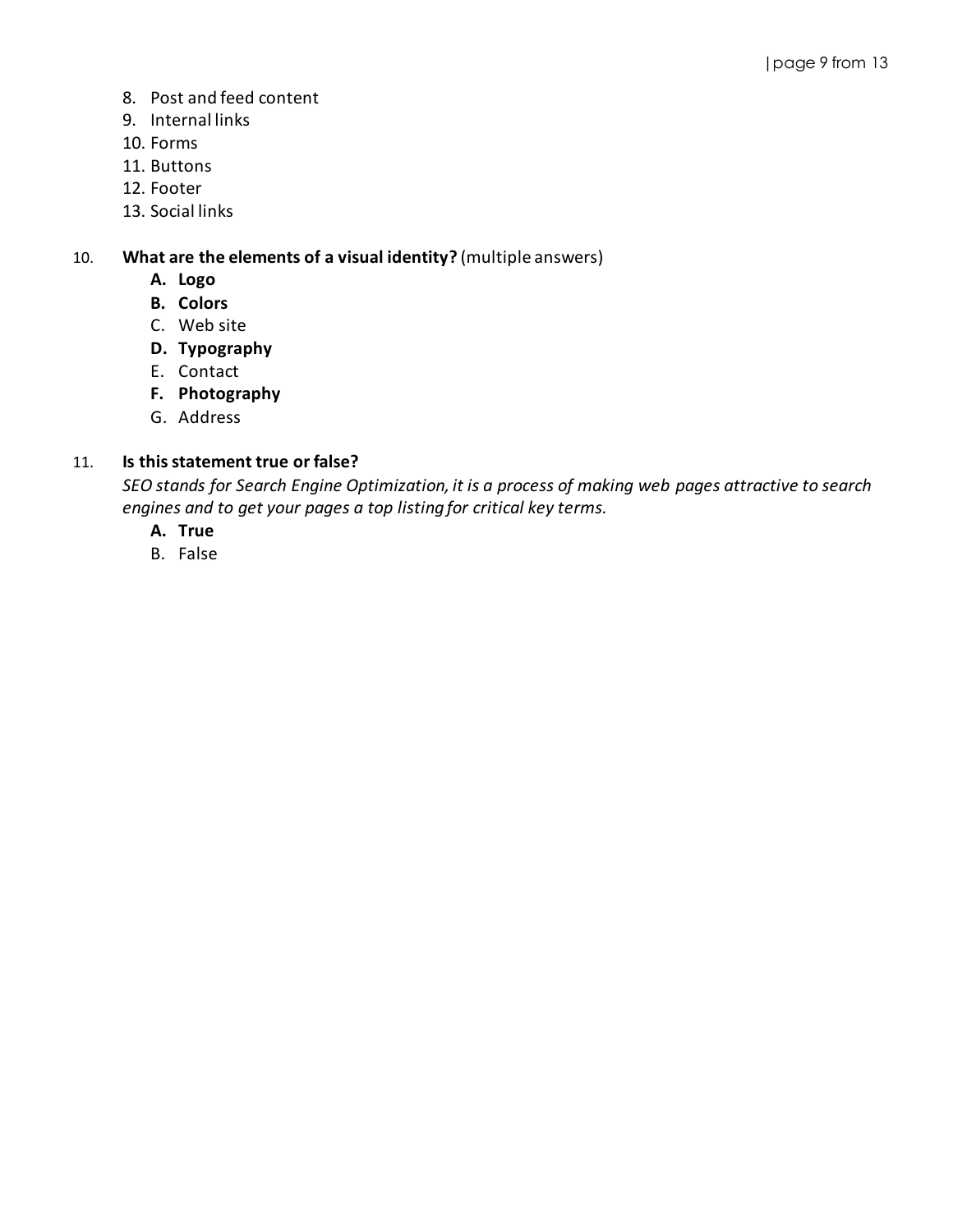# **MODULE 3 – FINANCIAL COMPETENCES**

#### **1. What is a budget?**

- **A. A detailed plan of income and expenditure expected over a certain period of time.**
- B. A fee charged, or levied, by a government on a product, income, or activity.
- C. The difference between revenue and the cost of producing goods or services sold.

#### **2. Crowdfunding is a way of financing a social enterprise.**

- **A. Yes**
- B. No

#### **3. Name one disadvantage of starting a business by yourself (without a business partner)?**

- **A. You bear the risk alone**
- B. You have creative freedom
- C. You are your own boss

#### **4. What kind of law is important for a social enterprise**

- A. Family law
- B. Immigration law
- **C. Tax law**
- **5. You should always use the same bank account for your personal finances and your business finaces**
	- A. Yes
	- **B. No**

#### **6. What are the columns in a three column ledger account?**

- **A. debits, credits, balance**
- B. pros, cons, unknown
- C. advantages, disadvantages, results

#### **7. What are not monthly expenses for a social enterprise?**

- A. rent
- B. supplies
- C. **fixtures**
- **8. You can divide your start-up cost that you only have to pay once into capital costs and soft costs.**
	- **A. True**
	- B. False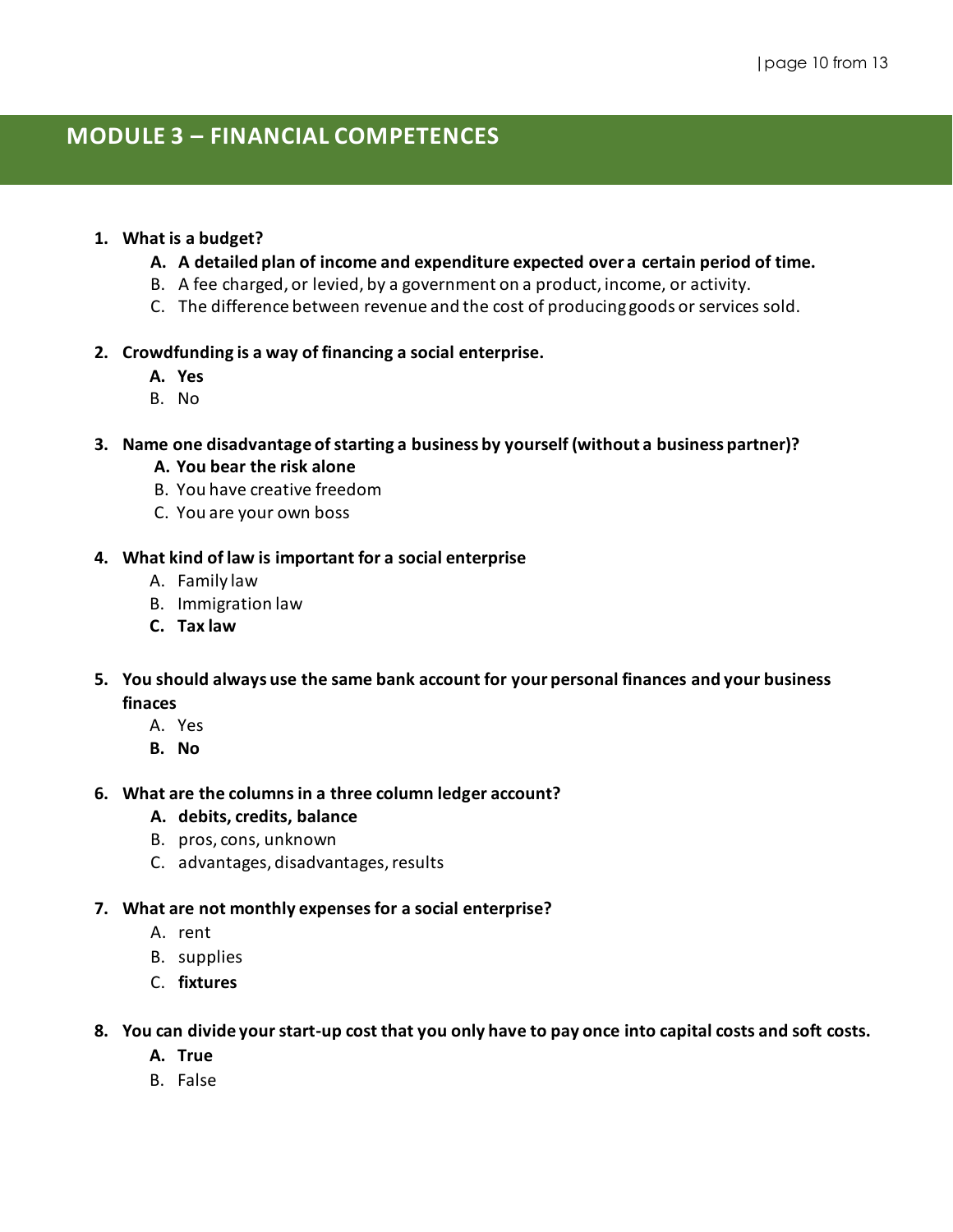## **9. What do the letters S.W.O.T in a SWOT analysis stand for?**

### **A. Strengths, weaknesses, opportunities, threats**

- B. Silver, White, Orange, Turquoise
- C. System, Wage, Outcomes, Theory

### **10. Is it advisable to have a home insurance for your social enterprise?**

- A. Yes
- **B. No**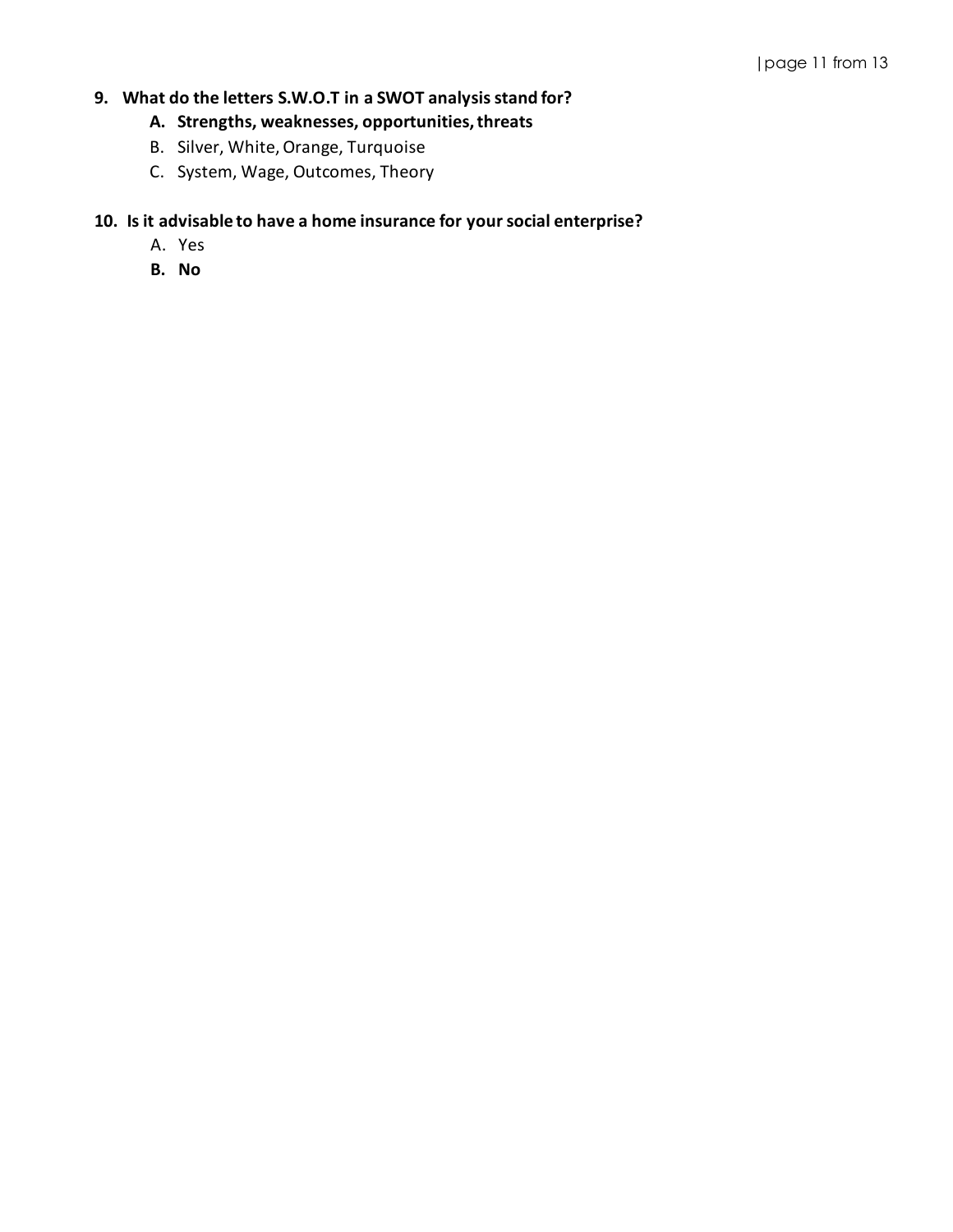# **MODULE 4 – SOCIAL SKILLS**

- **1. Non- Verbal Communication is the communication without the use of words and includes the tone of voice, facial expressions, eye contact and body language.**
	- A. **Yes**
	- B. No

#### **2. Who is the receiver in two-way communication?**

- A. It is the person who receives a command and has no possibility to reply.
- B. It is the person who sends the messages.
- **C. It is the person who can respond to the sender's messge and gives feedback.**
- **3. Which of the body postures below is considered applicable when presenting a business idea?**



A **B**

- **4. An elevator pitch is the short introduction of your business and does it offer. How long should it last?**
	- A. 10 seconds
	- **B. 30 seconds**
	- C. 2 minutes
	- D. 5 minutes

### **5. What is a vision board?**

- **A. The visual map to design the best possible future and includes motivational pictures and words.**
- B. A board with your favourite pictures on it.
- C. Pictures of the things you wish to buy.